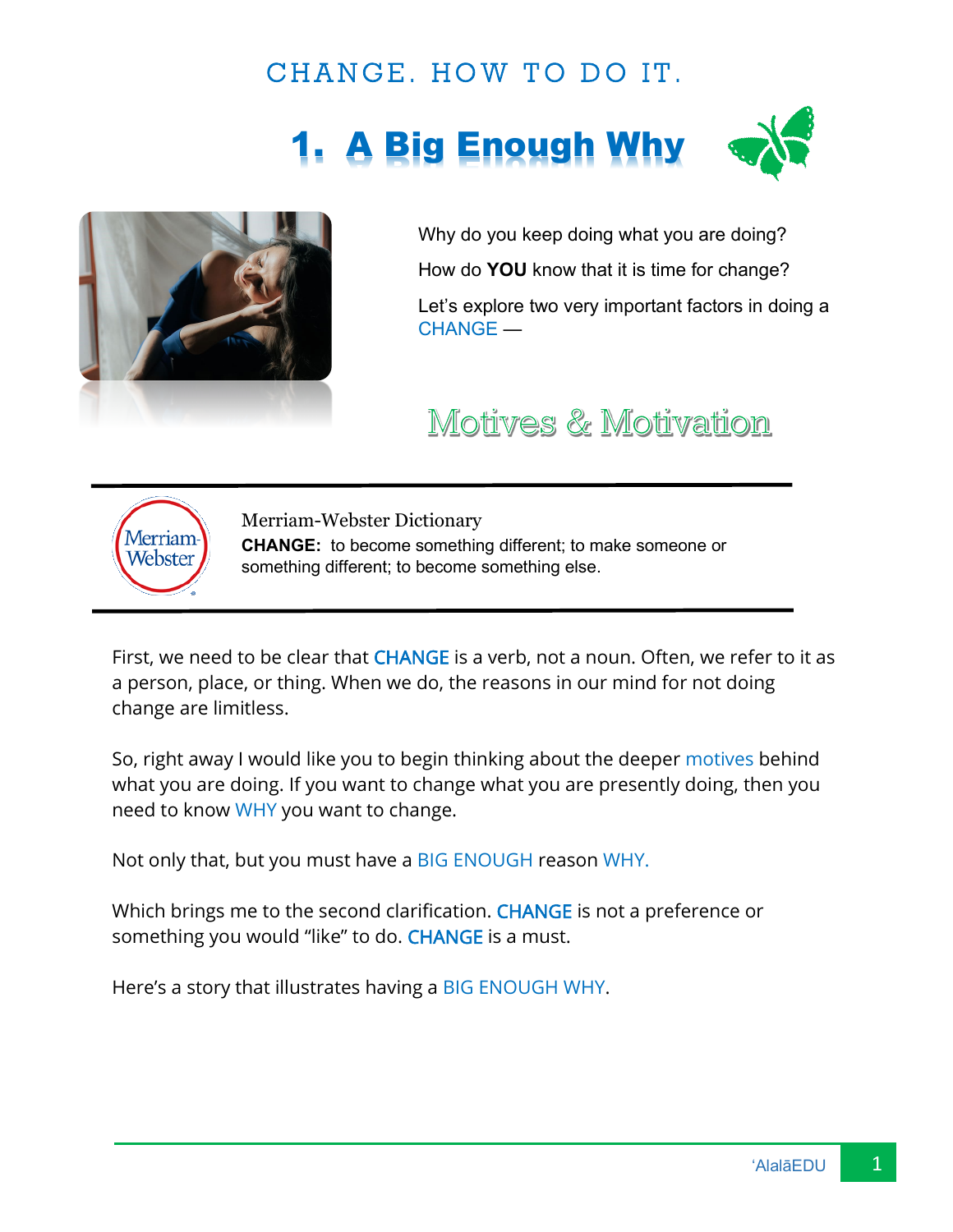## CHANGE. HOW TO DO IT.



A student in one of our classes once told us "I can't wait to go home and start using these efficiency techniques to make my work more effective and productive."

- And so, we asked, "Well, why do you want to be more productive?" The student said that it would help her to get a promotion at work. REASON # 1
- We asked her why she would want a promotion and she said, "So I can get a raise." REASON # 2
- So, we asked again, "Why do you want a raise" and she said, "Because I need the money to buy a larger home". REASON # 3
- So, we asked "Why?" and she says "because I want my mother and sister to move in with me." REASON # 4
- "Why?" "Because it has been our dream to own a big house together and live together as a family." REASON # 5

Good, NOW you have identified what you really want. You don't really want to be more efficient. What you want is the experience of having your family living with you. BIG ENOUGH WHY!

NOW it's your turn. I want you to dig deep to make sure that you have a true understanding of the REAL reason(s) you want to do CHANGE.



- 1. What is the CHANGE you want to do?
- 2. Why do you want to achieve that?